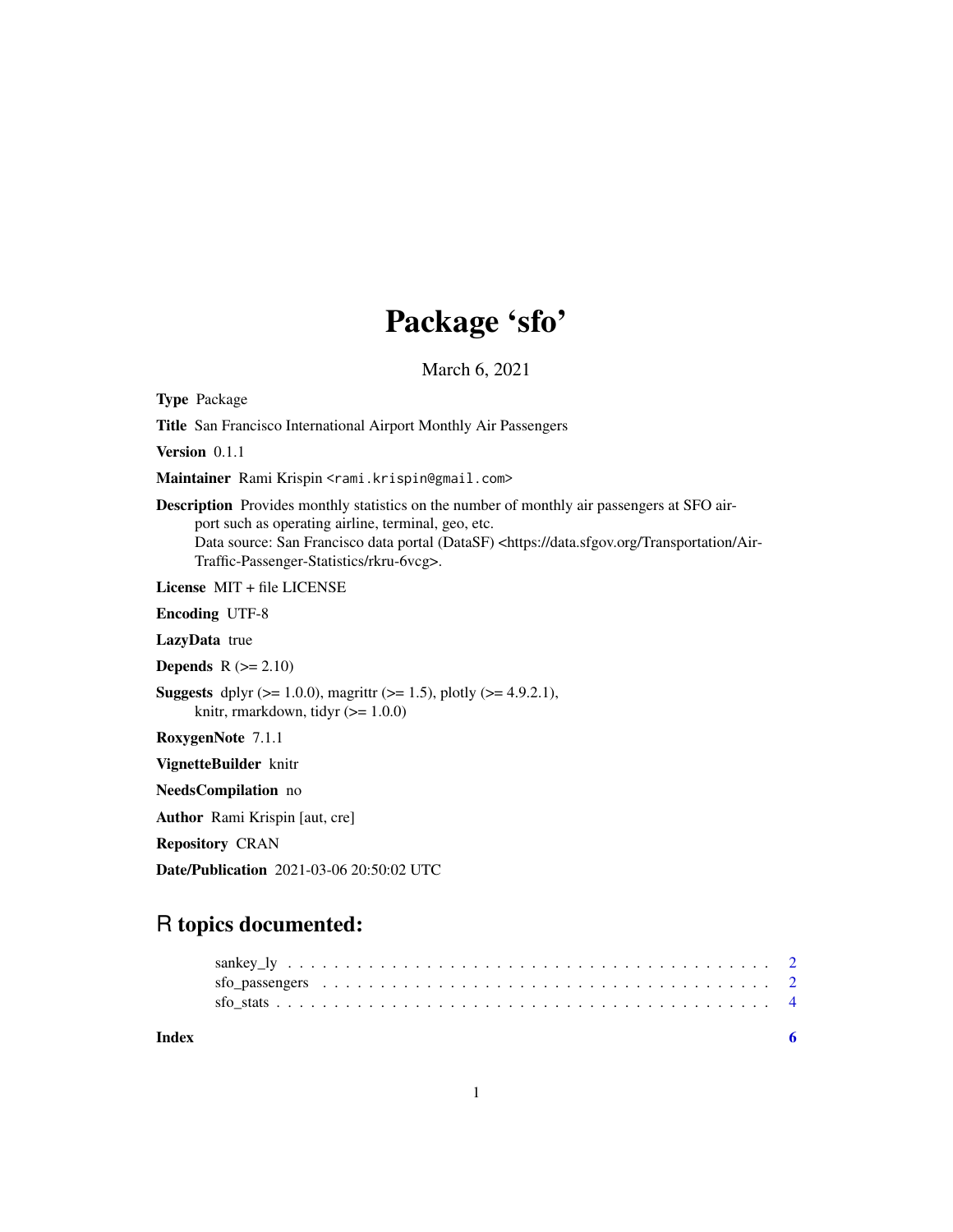<span id="page-1-0"></span>

#### Description

Sankey Plot with Plotly

## Usage

sankey\_ly(x, cat\_cols, num\_col, title = NULL)

#### Arguments

| $\mathsf{x}$ | A data frame input, must have at least two categorical columns and one numeric<br>column |
|--------------|------------------------------------------------------------------------------------------|
| cat_cols     | A vector of at least two categorical columns names                                       |
| num_col      | A single numeric column name                                                             |
| title        | Optional, string to pass to plotly layout title function                                 |

#### Details

A customized function for data transformation and plotting sankey plot with Plotly

| sfo_passengers | SFO Airport Air Traffic Passenger Statistics |
|----------------|----------------------------------------------|
|                |                                              |

## Description

Monthly summary of number of passengers in San Francisco International Airport (SFO)

#### Usage

sfo\_passengers

# Format

A data frame with 12 variables.

activity\_period Activity year and month in YYYYMM format

operating\_airline Airline name for the operator of aircraft

operating\_airline\_iata\_code The International Air Transport Association (IATA) two-letter designation for the Operating Airline

published\_airline Airline name that issues the ticket and books revenue for passenger activity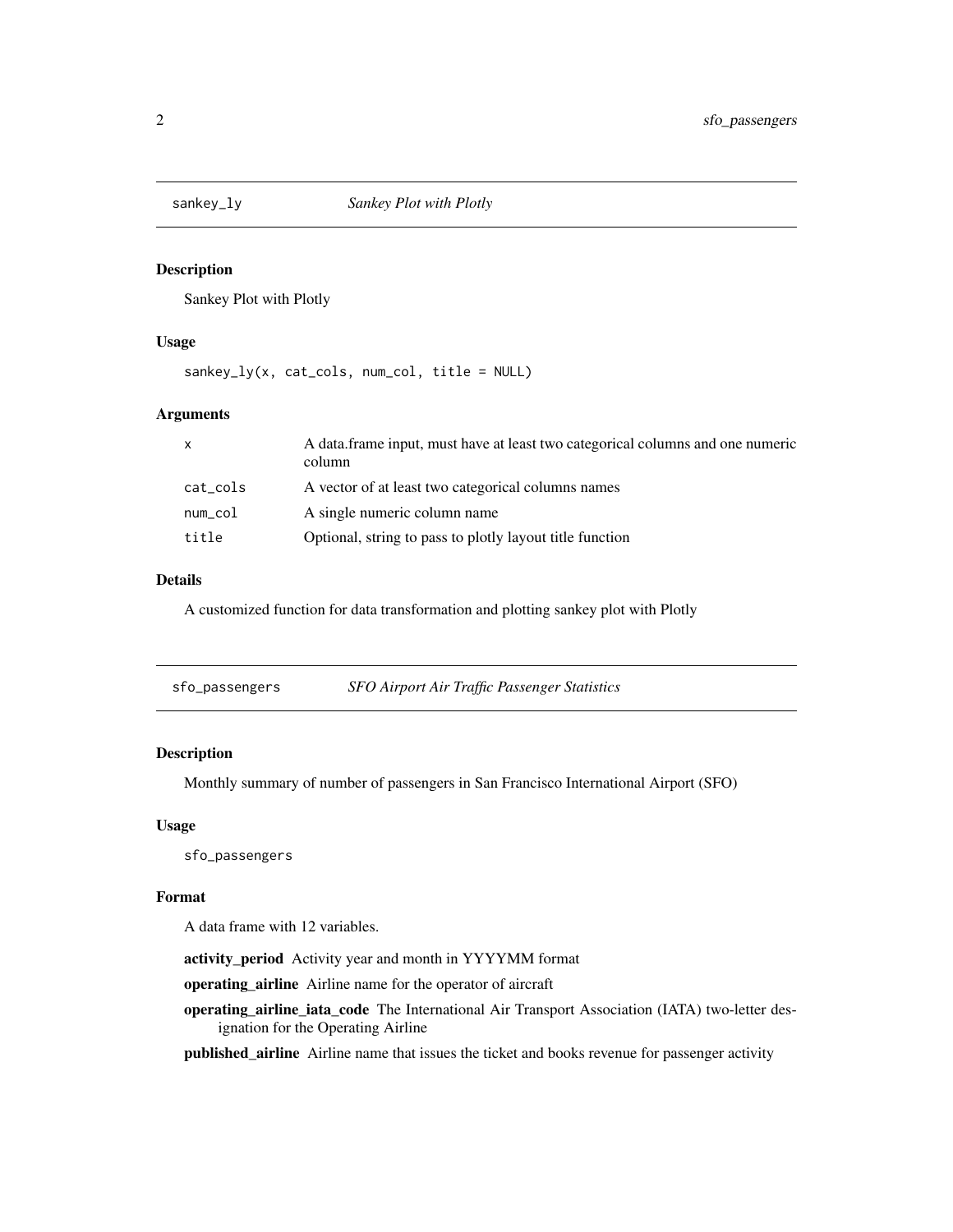- published\_airline\_iata\_code The International Air Transport Association (IATA) two-letter designation for the Published Airline
- geo summary Designates whether the passenger activity in relation to SFO arrived from or departed to a location within the United States ("domestic"), or outside the United States ("international") without stops
- geo\_region Provides a more detailed breakdown of the GEO Summary field to designate the region in the world where activity in relation to SFO arrived from or departed to without stops
- activity\_type\_code A description of the physical action a passenger took in relation to a flight, which includes boarding a flight ("enplanements"), getting off a flight ("deplanements") and transiting to another location ("intransit")
- **price category code** A categorization of whether a Published Airline is a low-cost carrier or not a low-cost carrier
- terminal The airport terminal designations at SFO where passenger activity took place
- boarding\_area The airport boarding area designations at SFO where passenger activity took place

passenger\_count The number of monthly passengers associated with the above attribute fields

#### Details

The dataset contains the monthly summary of number of passengers in San Francisco International Airport (SFO)

#### Source

San Francisco data portal (DataSF) [website.](https://data.sfgov.org/Transportation/Air-Traffic-Passenger-Statistics/rkru-6vcg)

#### Examples

```
data(sfo_passengers)
```
require(dplyr)

```
# Get summary of total number of passengers by activity type
# in most recent month
sfo_passengers %>%
 filter(activity_period == max(activity_period)) %>%
 group_by(activity_type_code) %>%
 summarise(total = sum(passenger_count), .groups = "drop")
```

```
# Get summary of total number of passengers by
# activity type and geo region in most recent month
sfo_passengers %>%
filter(activity_period == max(activity_period)) %>%
 group_by(activity_type_code, geo_region) %>%
  summarise(total = sum(passenger_count), .groups = "drop")
```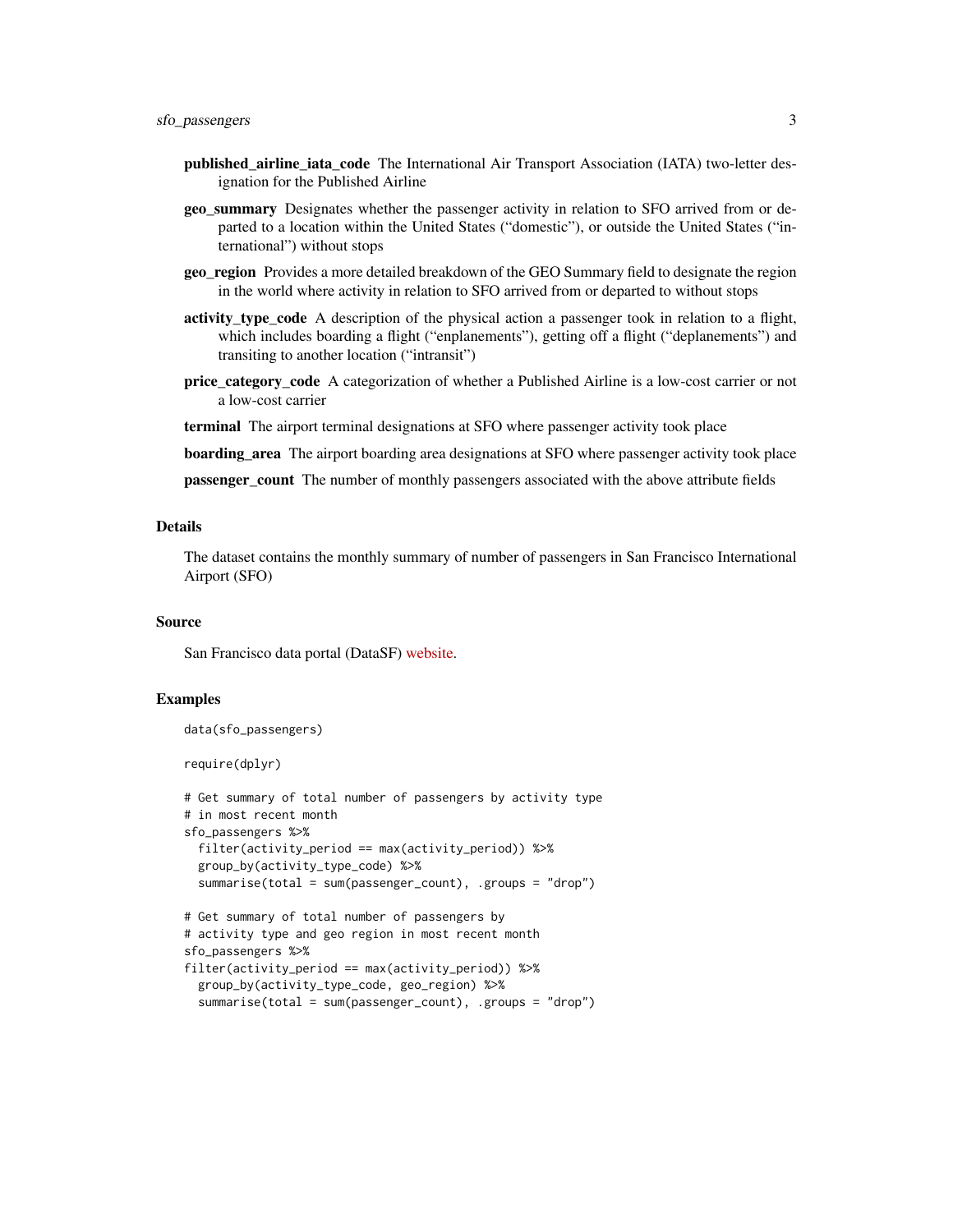<span id="page-3-0"></span>

#### **Description**

Monthly statistics on San Francisco International Airport (SFO) landings

#### Usage

sfo\_stats

#### Format

A data frame with 14 variables.

- activity\_period Activity year and month in YYYYMM format
- operating airline Airline name for the operator of aircraft
- operating\_airline\_iata\_code The International Air Transport Association (IATA) two-letter designation for the Operating Airline
- published\_airline Airline name that issues the ticket and books revenue for passenger activity
- published airline iata code The International Air Transport Association (IATA) two-letter designation for the Published Airline
- geo\_summary Designates whether the passenger activity in relation to SFO arrived from or departed to a location within the United States ("domestic"), or outside the United States ("international") without stops
- geo\_region Provides a more detailed breakdown of the GEO Summary field to designate the region in the world where activity in relation to SFO arrived from or departed to without stops
- **landing aircraft type** A designation for three types of aircraft that landed at SFO, which includes passenger aircraft, cargo only aircraft ("freighters") or combination aircraft ("combi")
- aircraft body type A designation that is independent from Landing Aircraft Type, which determines whether commercial aircraft landed at SFO is a wide body jet, narrow body jet, regional jet or a propeller operated aircraft
- aircraft manufacturer Manufacturer name for the aircraft that landed at SFO
- aircraft\_model Model designation of aircraft by the manufacturer
- aircraft\_version Variations of the Aircraft Model, also known as the "dash number", designated by the manufacturer to segregate unique versions of the same model
- landing\_count The number of aircraft landings associated with General and Landings Statistics attribute fields
- total\_landed\_weight The aircraft landed weight (in pounds) associated with General and Landings Statistics attribute fields

#### Details

The dataset contains the monthly statistics on the air traffic landings in San Francisco International Airport (SFO)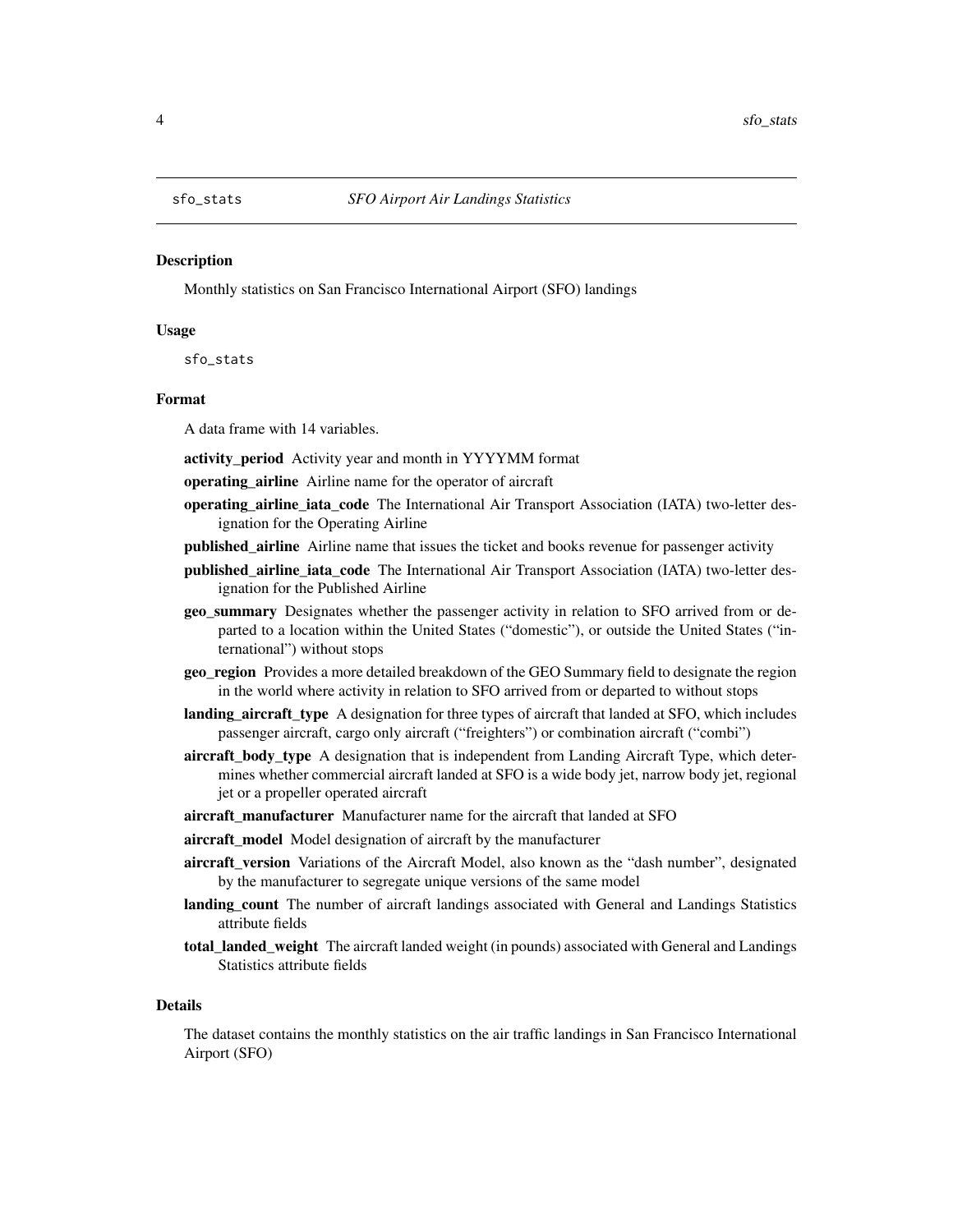sfo\_stats 5

# Source

San Francisco data portal (DataSF) [website.](https://data.sfgov.org/Transportation/Air-Traffic-Landings-Statistics/fpux-q53t)

# Examples

```
data(sfo_stats)
```
require(dplyr)

```
# Get summary of total landing and weight by geo region
# in most recent month
sfo_stats %>%
 filter(activity_period == max(activity_period)) %>%
 group_by(geo_region) %>%
  summarise(total_landing = sum(landing_count),
            total_weight = sum(total_landed_weight),
  .groups = "drop")
```